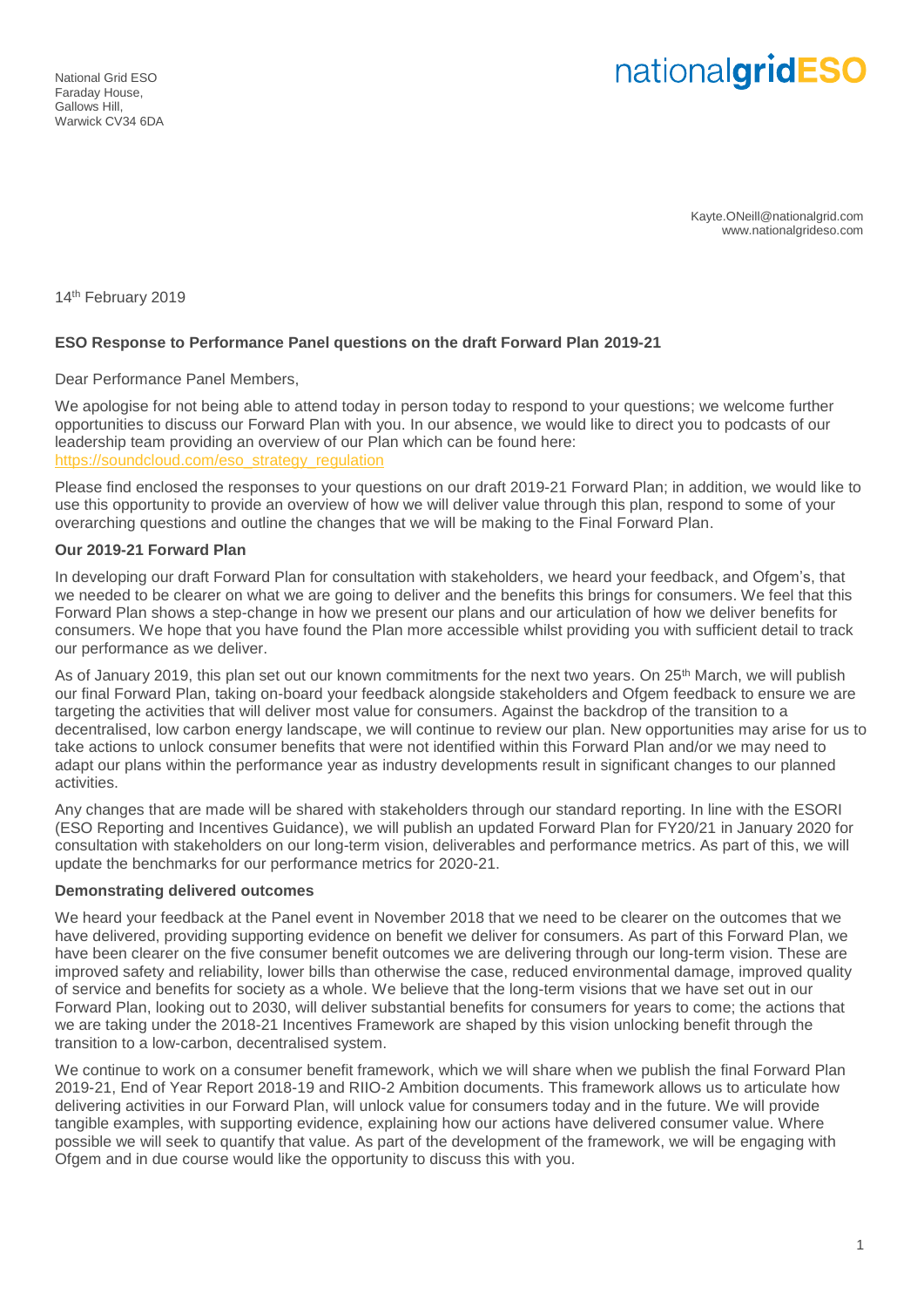#### **Performance Metrics**

Since publishing our draft 2019-21 Forward Plan, we have continued to assess how we can best present the outcomes that we will deliver through our performance metrics. In the enclosed responses to your questions, we have tried to provide greater clarity on the benchmarks that we have set. On a number of our metrics we are asked for stakeholder feedback as part of our consultation and will use this as part of the final design process of the metrics; we will provide greater detail on the performance benchmarks in our Final Forward Plan.

#### **Our Final Forward Plan Publication**

We would like to take the opportunity to share with you the changes that we will be making to our Forward Plan as we progress toward final publication in March; we will make the following changes:

- We will be clearer on how our activities are exceeding baseline expectations.
- We will provide an overview of the consumer benefit framework to demonstrate delivered outcomes, sharing our consumer benefit framework.
- We will be clear on the activities that have been funded by innovation.

#### **2018-19 End of Year Performance Panel Event**

We look forward to discussing our 2018-19 performance with you at the Panel event planned for the w/c 3rd June. We are working collaboratively with Ofgem to design the day and welcome any suggestions from you. In addition, we would like to invite you to our Electricity National Control Centre in Wokingham in the w/c 20<sup>th</sup> May to provide you with an opportunity to meet with our teams to bring to life the detail presented within our End of Year Report ahead of the Panel event. Louise Schmitz, our ESO Regulation Senior Manager [\(Louise.Schmitz@nationalgrid.com\)](mailto:Louise.Schmitz@nationalgrid.com), will contact you directly to confirm your availability for this.

In the interests of transparency, we have published this letter on our website.

Yours sincerely

Kayte O'Neill Head of Strategy and Regulation

## **Principle 1**

### Open data

provide open data that users can manipulate. What exactly is meant by this? There are many different models such as those where third parties take data and develop platforms (eg such as google maps). Some clarification of the scope

1. There is a commitment to We have reviewed different approaches to making data open, and have spoken with experts and stakeholders from our industry and others to understand the merits of each model. Our proposed direction draws inspiration from the model of open data employed by Transport for London (TfL), where data is shared publicly wherever possible for third party users to access and analyse for their own purposes. While explanatory notes are generally needed to accompany data sets, data will otherwise have minimal additional processing applied to it - or its underlying systems - so that we can make the data available as soon as possible. This is in contrast with other models seen both in the UK and overseas, where significant development effort is invested in a complex data platform and underlying systems before any data is shared. We believe that our own data should be shared first; if there is significant consumer benefit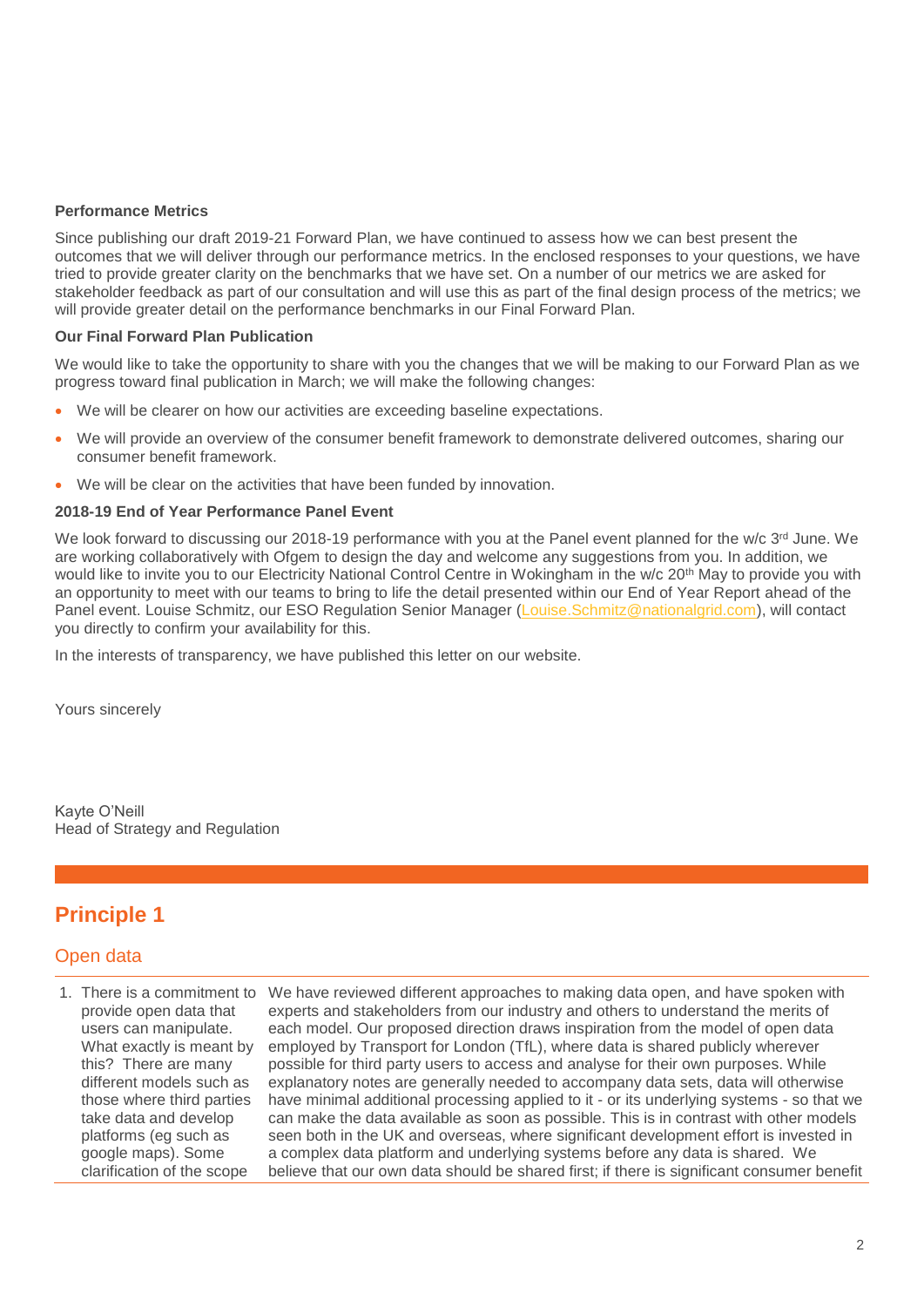| and ambition would be<br>helpful.                                                                | to be realised from investing in enhanced data quality or granularity this will be<br>communicated through engagement with the community of data users.                                                                                                                                                                                                                                                                                                                                                                                                                                                                                                       |
|--------------------------------------------------------------------------------------------------|---------------------------------------------------------------------------------------------------------------------------------------------------------------------------------------------------------------------------------------------------------------------------------------------------------------------------------------------------------------------------------------------------------------------------------------------------------------------------------------------------------------------------------------------------------------------------------------------------------------------------------------------------------------|
|                                                                                                  | This approach aligns with, and is informed by, our engagement to date with the BEIS<br>Energy Data Task Force, where we have identified quick wins (such as enabling third<br>party process automation by sharing data in a machine-readable format where<br>relevant) and longer term delivery of consumer benefit (such as enabling unforeseen<br>innovation by providing large volumes of raw data for 3rd parties to analyse and<br>combine for novel solutions). We have worked with the Task Force to understand<br>pragmatic approaches to defining "shareable data", as well as understanding<br>approaches to the governing principles of open data. |
|                                                                                                  | Our ambition is to pursue this programme of open data provision in an agile and<br>iterative manner. We will work with stakeholders and data users to understand their<br>data needs and then share our data giving priority to those data sets which can<br>provide greatest consumer benefit. Progress during the Forward Plan 2019-21 will be<br>limited but this work is part of a longer-term plan for which additional funding will be<br>required for our RIIO2 period.                                                                                                                                                                                |
| 2. Why does the ESO<br>believe it is the best party<br>to develop such an open<br>data platform? | Building on the above response, we do not intend to build a data "platform" which<br>might incur significant IT investment before delivering data or consumer benefit. Our<br>approach will be to make the most beneficial data open as quickly as possible through<br>a relatively light touch data portal, utilising comparatively low levels of investment in<br>Application Programming Interfaces (APIs) or similar solutions.                                                                                                                                                                                                                           |
|                                                                                                  |                                                                                                                                                                                                                                                                                                                                                                                                                                                                                                                                                                                                                                                               |

# Metric 1

| relation to our activity to overcome our first & second barriers (range of information; |
|-----------------------------------------------------------------------------------------|
| frequency & accuracy of information); a number of these commitments are required by     |
|                                                                                         |
|                                                                                         |

# **Principle 2**

# Metric 4 (balancing costs)

| 4. Why has the<br>methodology for Metric 4<br>been selected against<br>others? Can further<br>clarification be provided<br>about the different<br>choices that were<br>considered and<br>discounted and why. | The methodology is unchanged from that agreed with Ofgem for 2018-19. Pages $10 -$<br>12 of the Forward Plan Performance Metric Definition 2018-19 provides the<br>methodology:https://www.nationalgrideso.com/sites/eso/files/documents/Performance<br>%20Metrics%20Definition.pdf<br>In addition to this, please see the attached file, a note considering the development of<br>a benchmark for SO balancing costs which we shared and discussed with Ofgem in<br>November 2017.                                                      |
|--------------------------------------------------------------------------------------------------------------------------------------------------------------------------------------------------------------|------------------------------------------------------------------------------------------------------------------------------------------------------------------------------------------------------------------------------------------------------------------------------------------------------------------------------------------------------------------------------------------------------------------------------------------------------------------------------------------------------------------------------------------|
| 5. What is Metric 4 trying to<br>demonstrate (baseline /<br>exceeding performance?)<br>How ambitious is it?                                                                                                  | The metric compares our current balancing spend against historic trend following<br>adjustments for significant cost drivers. The benchmark only includes cost drivers that<br>were identified at the beginning of the year. In 2018-19 there have been a number of<br>unforeseen step changes in costs that were not present in the historical rolling<br>average, or the forward-looking cost adjusters. In our monthly performance reporting,<br>we will explain any differences between the forecast, metric 4, and actual balancing |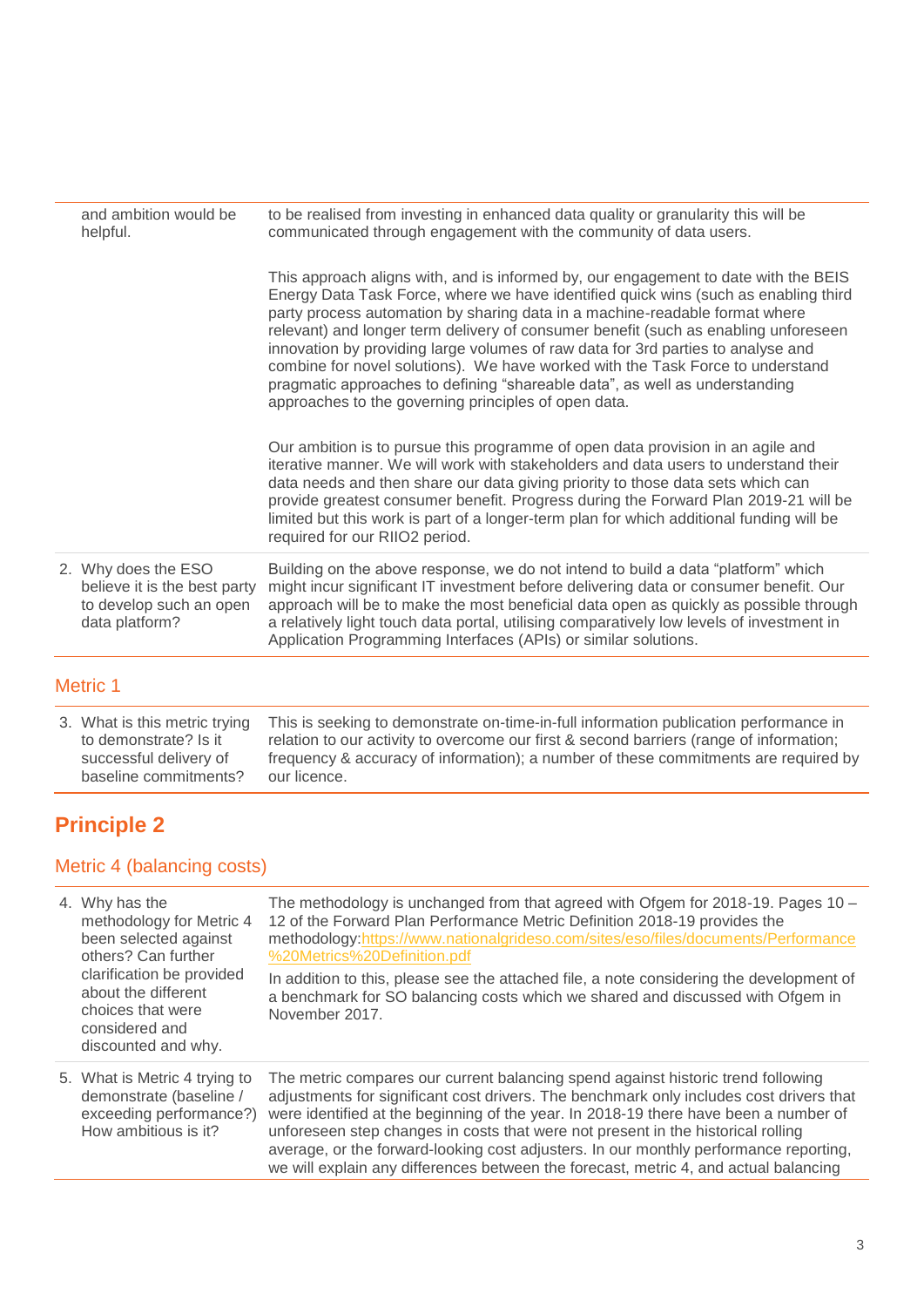|  |                                                                                                                                                                                                                                                                                                                           | spend highlighting additional unforeseen cost drivers, and the balancing costs savings<br>delivered.                                                                                                                                                                                                                                                                                                                                                                                                                                                                                                                                                                                                                                                                                                                                                                                                                                                                                                                                                                                                                                                                                                                                                                                                                                                                                                                                                                                                                                                                                                                                                                                                                                                                 |       |       |       |      |       |       |       |      |      |
|--|---------------------------------------------------------------------------------------------------------------------------------------------------------------------------------------------------------------------------------------------------------------------------------------------------------------------------|----------------------------------------------------------------------------------------------------------------------------------------------------------------------------------------------------------------------------------------------------------------------------------------------------------------------------------------------------------------------------------------------------------------------------------------------------------------------------------------------------------------------------------------------------------------------------------------------------------------------------------------------------------------------------------------------------------------------------------------------------------------------------------------------------------------------------------------------------------------------------------------------------------------------------------------------------------------------------------------------------------------------------------------------------------------------------------------------------------------------------------------------------------------------------------------------------------------------------------------------------------------------------------------------------------------------------------------------------------------------------------------------------------------------------------------------------------------------------------------------------------------------------------------------------------------------------------------------------------------------------------------------------------------------------------------------------------------------------------------------------------------------|-------|-------|-------|------|-------|-------|-------|------|------|
|  | 6. Please can the ESO                                                                                                                                                                                                                                                                                                     | Balancing costs used to calculate the rolling average are:                                                                                                                                                                                                                                                                                                                                                                                                                                                                                                                                                                                                                                                                                                                                                                                                                                                                                                                                                                                                                                                                                                                                                                                                                                                                                                                                                                                                                                                                                                                                                                                                                                                                                                           |       |       |       |      |       |       |       |      |      |
|  | provide the data behind<br>the rolling average                                                                                                                                                                                                                                                                            | Year                                                                                                                                                                                                                                                                                                                                                                                                                                                                                                                                                                                                                                                                                                                                                                                                                                                                                                                                                                                                                                                                                                                                                                                                                                                                                                                                                                                                                                                                                                                                                                                                                                                                                                                                                                 | 2009  | 2010  | 2011  | 2012 | 2013  | 2014  | 2015  | 2016 | 2017 |
|  | calculation?                                                                                                                                                                                                                                                                                                              | Total<br>balancing<br>spend<br>$(\text{Em})$                                                                                                                                                                                                                                                                                                                                                                                                                                                                                                                                                                                                                                                                                                                                                                                                                                                                                                                                                                                                                                                                                                                                                                                                                                                                                                                                                                                                                                                                                                                                                                                                                                                                                                                         | 662.3 | 540.5 | 796.5 | 786  | 851.1 | 824.8 | 849.2 | 873  | 940  |
|  | 7. The ESO states the<br>South-East<br>Reinforcement work<br>(Page 26) will cause<br>additional BSUoS of<br>£60m. However,<br>presumably this project<br>has a positive whole-life<br>cost for the ESO? What<br>are the expected<br>reductions in ESO costs<br>associated with this<br>upgrade and when do<br>they occur? | The South-East reinforcement is critical to alleviate a major network constraint<br>between the interconnectors on the South coast and London. I.e. without this<br>reinforcement we need to pay interconnectors to not import which is very expensive.<br>As a result of this reinforcement we see a reduction of constraint costs of between<br>£1.4bn and £3.7b over the total lifetime of this project. Taking the middle of this range<br>gives a saving of ~£60m a year for 40 years. It's challenging to say specifically when<br>these savings will occur, however our initial thoughts suggest they would occur mainly<br>between 2020 - 2030 as that is when GB is a net importer.                                                                                                                                                                                                                                                                                                                                                                                                                                                                                                                                                                                                                                                                                                                                                                                                                                                                                                                                                                                                                                                                         |       |       |       |      |       |       |       |      |      |
|  | 8. Similarly, with regard to<br>the RoCoF and Vector<br>Shift work, what is the<br>expected profile of the<br>impact on the balancing<br>spend costs over the<br>2019-21 period as the<br>issue is gradually<br>addressed?                                                                                                | If no action is taken, we forecast a steady increase in balancing spend on Loss of<br>Mains risks. This will continue as the contribution of traditional synchronous generation<br>to meeting electricity demand decreases and larger infeed loss risks connect. Our<br>latest forecast of costs is shown in the 'do-nothing' line below. Please note that there is<br>some additional uncertainty in this forecast which will remain until we fully understand<br>the market characteristics we observed during this financial year.<br>We have developed a plan to address Loss of Mains risks working on a whole system<br>basis with the Distribution Network Owners. The main driver of activity in the plan is an<br>offer of payment to distributed generators in return for making and certifying they have<br>made the necessary changes. This lies alongside a mandated requirement to make<br>the change by March 2022. The plan will increase balancing costs in the short term.<br>However, we have designed a process which will encourage early changes to loss of<br>mains protection settings which will reduce operational costs in the long term. This<br>process is designed to ensure that the change is successful. The plan is built around a<br>quarterly cycle of performance reporting, review and ultimately a decision to stop if the<br>value of continuing is less than the benefit. Experience of previous similar changes<br>suggest that relying on the mandated requirement alone is likely to result in either<br>significant overruns or at worst failure to deliver. The forecast costs shown in the table<br>below will be updated on a quarterly basis in line with plan performance and the latest<br>information available. |       |       |       |      |       |       |       |      |      |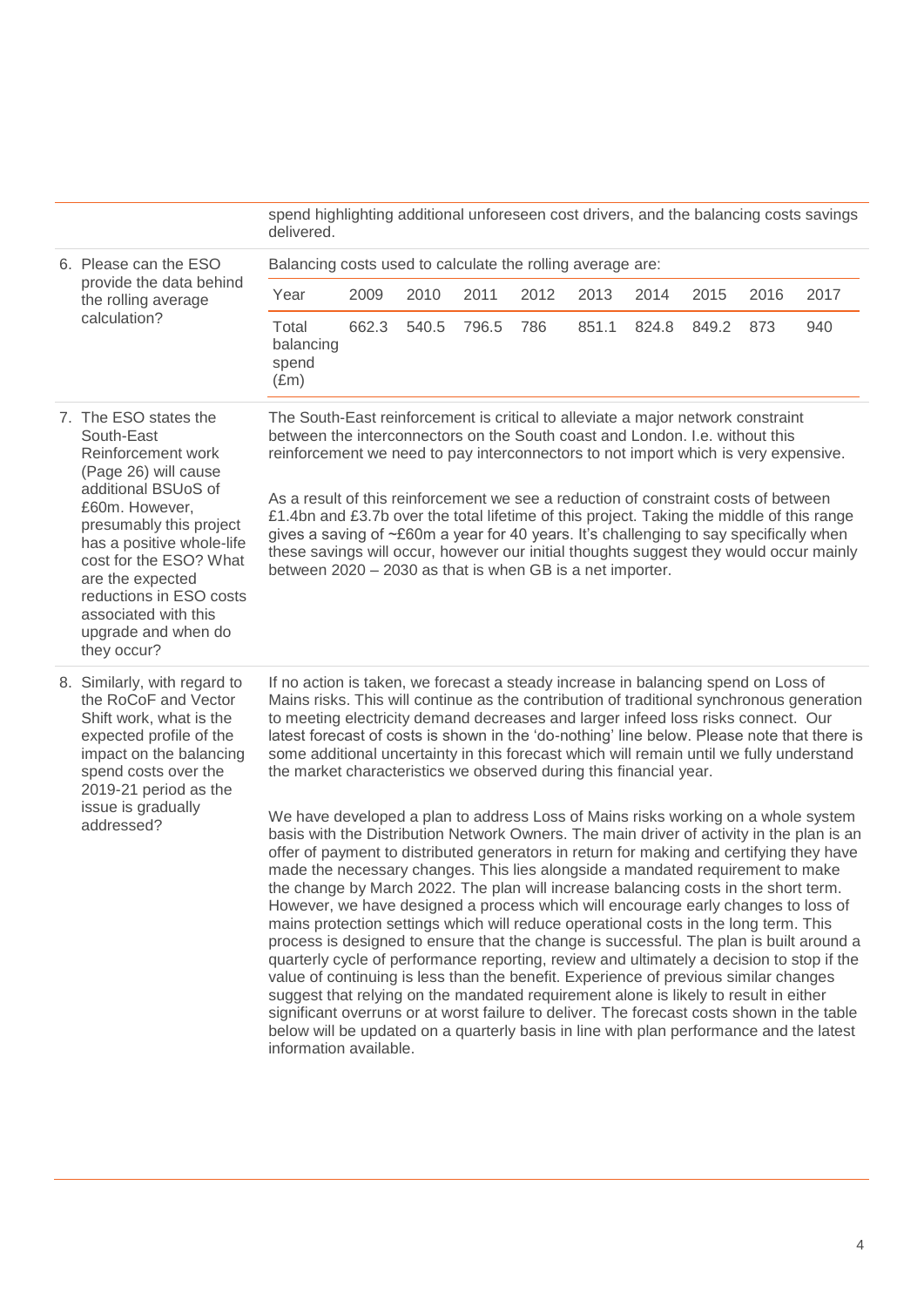| £m                  |                                    | 19/20 | 20/21 | 21/22 | 22/23 | 23/24 | 24/25 |
|---------------------|------------------------------------|-------|-------|-------|-------|-------|-------|
| Do Nothing          | Forecast<br><b>Balancing Costs</b> | 130   | 150   | 150   | 170   | 190   | 290   |
|                     | Cumulative                         | 130   | 280   | 430   | 600   | 790   | 1080  |
| Implement<br>Change | Forecast<br><b>Balancing Costs</b> | 130   | 150   | 40    |       |       |       |
| Programme           | Forecast Change<br>Costs           | -20   | 30    | 10    |       |       |       |
|                     | <b>Total Balancing</b><br>Costs    | 150   | 180   | 50    |       |       |       |
|                     | Cumulative                         | 150   | 330   | 380   |       |       |       |

# **Principle 3**

### Vision and deliverables

9. This section sets out that a number of IT improvements are planned to improve processes. Can further clarification be provided on how these will be achieved. Is a major change programme required? How will ongoing process change be dealt with? Each IT project will be progressed in a way appropriate to its aims. In general, we will use an agile process whereby incremental changes are designed and deployed through a number of sequential 'sprints'. All IT projects are coordinated between our subject matter experts and our IS function to ensure that resources are appropriately distributed and rollouts are coordinated to minimise industry disruption. The specific projects highlighted under Principle 3 do not require major change programmes in themselves.

## Metric 5

| 10. It's not clear what the | The metric will measure feedback on how Providers and Potential Providers feel at the                            |
|-----------------------------|------------------------------------------------------------------------------------------------------------------|
| metric is here. There are   | four key moments of the Provider Journey. Onboarding feedback will measure how                                   |
| 7 survey questions, not     | easy it is to find the information and how this could be improved. We will include a 1-5                         |
| all of which get scores.    | scale on these questions to ensure consistency. Tendering feedback will measure                                  |
| Could the ESO provide       | ease of understanding of our results, usefulness of the webinars and how we can                                  |
| an exact description of     | improve.                                                                                                         |
| the proposed metric.        | The specific questions are still being written; Contracting and Query Management                                 |
|                             | feedback sections will be developed using stakeholder feedback as part of our Final<br>Forward Plan publication. |

## Metric 6

11.Could further explanation be given to this metric in Discussions with stakeholders throughout the SNAPS process (consultation and roadmap commitments), have identified the transformational activities required to address barriers to entry and limitations in our products and markets, which inhibit the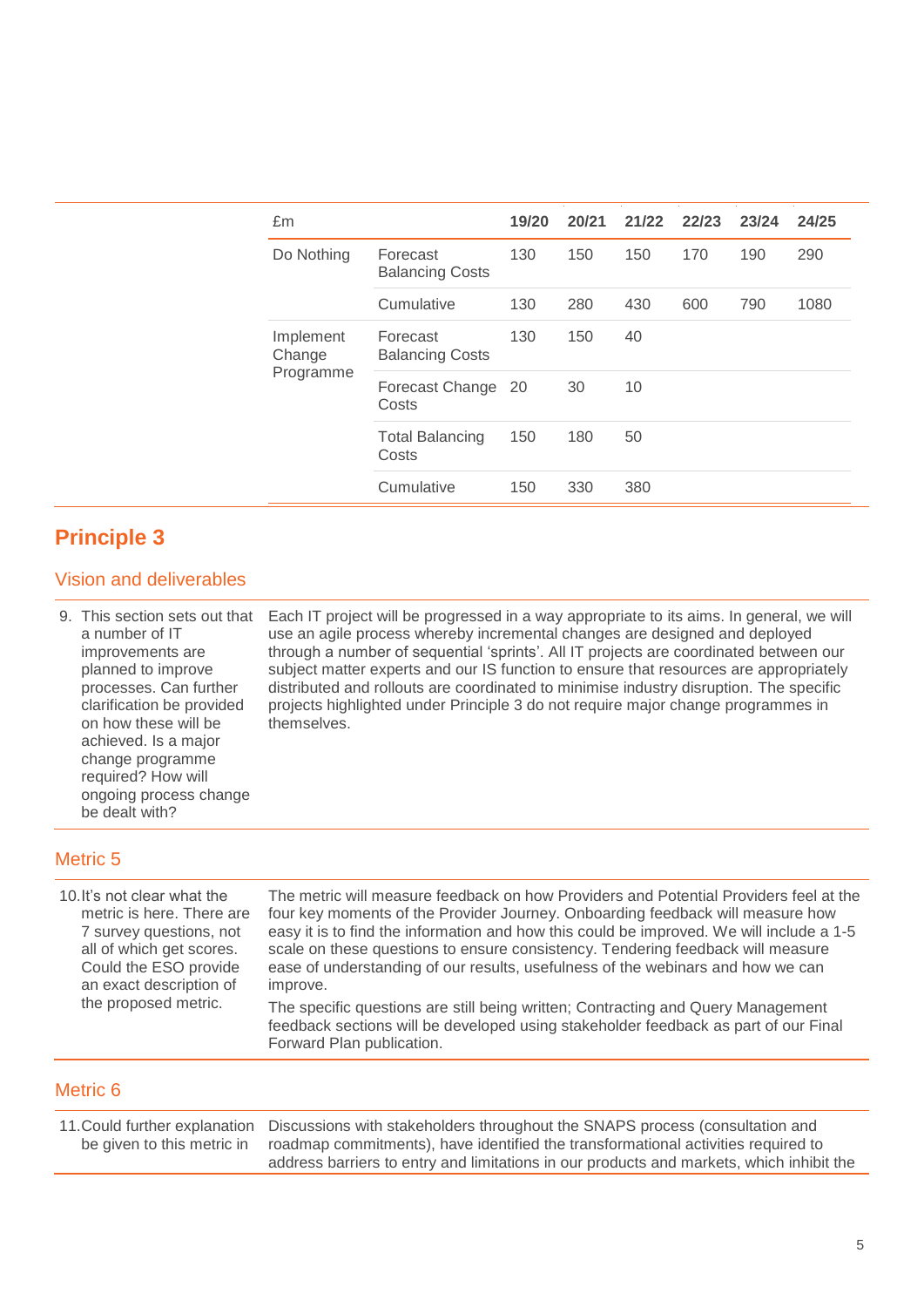| general. $E.g. > 75\%$ of<br>what deliverables? | growth of new technologies and business models. We believe that the activities we<br>have committed to within the Forward Plan 2018-21 will deliver most benefits for<br>consumers by increasing competition and reducing barriers to entry. The aim of this<br>metric is to track our success in delivering this benefit.                                                                                                                                                                                                                                                                                                                                             |
|-------------------------------------------------|------------------------------------------------------------------------------------------------------------------------------------------------------------------------------------------------------------------------------------------------------------------------------------------------------------------------------------------------------------------------------------------------------------------------------------------------------------------------------------------------------------------------------------------------------------------------------------------------------------------------------------------------------------------------|
|                                                 | The deliverables aim to change market behaviour; these changes take time to filter<br>through into demonstrable effects. We are therefore proposing a simple measure that<br>monitors whether we are achieving the deliverables listed in each service section by<br>the proposed timeframes. For example, there are three deliverables described for<br>frequency response, and therefore to achieve the >75% 'Exceeds Benchmark' score<br>would require that all three are delivered to plan. We believe this metric is ambitious as<br>in the majority services this requires delivery of planned transformational activities to<br>deliver benefits for consumers. |
|                                                 | This metric is in response to the suggested metric discussed at the November<br>Performance Panel event. Therefore, as part of this Forward Plan consultation, we<br>have asked stakeholders for their feedback on this metric and how it could be<br>improved to better reflect the changes seen in the market. In our final publication, we<br>intend to share the feedback from stakeholders and provide more clarity on how we<br>will use this metric.                                                                                                                                                                                                            |

# **Principle 4**

## Vision and deliverables

12. This section proposes a leadership role for the ESO in fundamental code reform. Can further clarification be provided on what fundamental reform will look like and how this will be achieved?

Our views on what fundamental reform will look like and how this will be achieved is still in development. However, we believe the governance process should efficiently deliver strategic change and work for the large number of participants. In addition, end value for consumers must be a central driver of change.

We are taking a leadership role in the Ofgem/BEIS Energy Codes Review. We will be significantly engaged in the process and will leverage our experience, stakeholder relationships and our more independent view to contribute to the debate on the future of the energy codes. To date, we have presented some thoughts at the Forward Plan stakeholder event on  $22<sup>nd</sup>$  January 2019 for this review in respect of open governance arrangements. We also plan to publish a thought piece in Q1 2019-20.

## Metric 7

| 13. How exactly will the<br>CACoP survey results be<br>used to demonstrate<br>outperformance? (i.e.<br>how will 'overall<br>improvement' be<br>calculated from the<br>multiple surveys and | There is a single CACoP survey each year. We will use this to demonstrate our<br>performance across the three codes that we administer (CUSC, STC & Grid Code).<br>We are proposing to demonstrate 'overall improvement' for the 19-20 performance<br>year if the 19-20 CACoP survey results for each one of these codes is improved<br>against a baseline of the 18-19 CACoP survey results. Only an improvement in each<br>of these codes will demonstrate 'overall improvement'.<br>Metric improvement                                              |
|--------------------------------------------------------------------------------------------------------------------------------------------------------------------------------------------|--------------------------------------------------------------------------------------------------------------------------------------------------------------------------------------------------------------------------------------------------------------------------------------------------------------------------------------------------------------------------------------------------------------------------------------------------------------------------------------------------------------------------------------------------------|
| what degree of 'overall<br>improvement' is<br>targeted?)                                                                                                                                   | At present, there is currently a disconnect between the publication of CACoP survey<br>results and the performance year. Through discussions with Ofgem and CACoP, we<br>intend to investigate whether the timing of the CACoP survey results can be aligned<br>with the financial year. We are investigating whether the CACoP can be supplemented<br>by additional surveys to help further quantify performance however we are mindful of<br>survey fatigue. We will provide further details in our final Forward Plan publication in<br>March 2019. |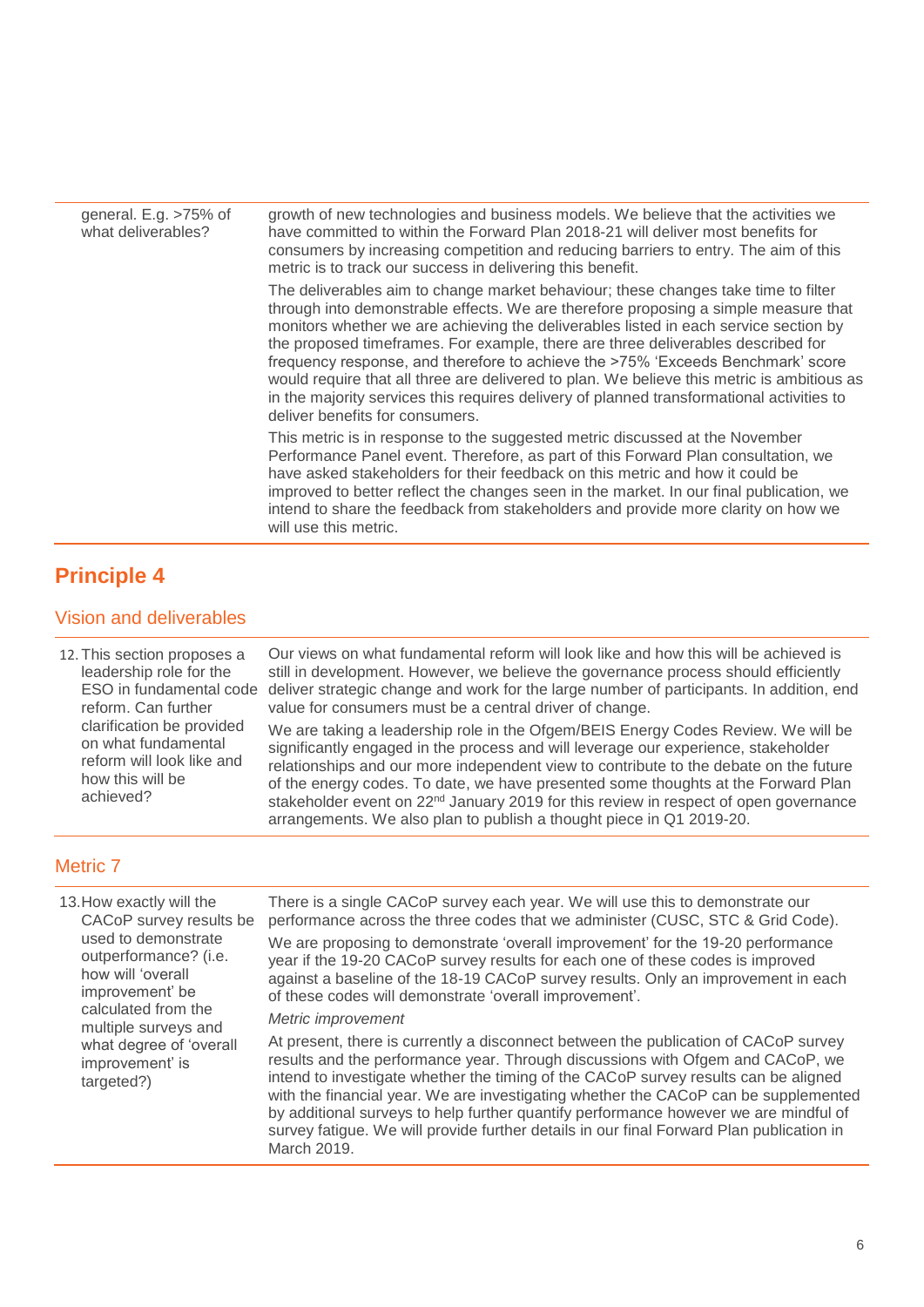#### Metric 8

14.When does the ESO plan Charging Futures regularly seeks feedback from stakeholders after forums and to do the baseline survey for this metric and how often will it resurvey during the year? webinars. We have included these results in our 2018-19 Incentives Framework reporting. We will average the results across 18-19 to produce a baseline and will publish this in our final Forward Plan in March.

### Metric 9 and 10

15.Please could the ESO provide the backcalculated values of what this measure would be for the three previous years (i.e. APE for forecast versus out-turn)?

16.Please could the ESO provide the underlying data on past performance.

A collection of historic data can be found on our website here <https://www.nationalgrideso.com/balancing-data/forecast-volumes-and-costs> Metric 9: Year ahead forecast vs actual:

|       | Year ahead forecast | Outturn | <b>APE</b> |
|-------|---------------------|---------|------------|
| 13/14 | 1.50                | 1.72    | 0.13       |
| 14/15 | 1.51                | 1.91    | 0.21       |
| 15/16 | 1.71                | 2.00    | 0.15       |
| 16/17 | 1.63                | 2.47    | 0.34       |
| 17/18 | 1.73                | 2.31    | 0.25       |

Metric 10 we only publish back dated data to Jan 18. However, please find the additional data published below. Month ahead forecast Absolute Percentage Error (APE):

 $APE = abs((Actual - forecast)/actual)$ . APE calculates the difference between actual and forecast divided by the actual to give a percentage error, the absolute value is take to account for positive and negative errors.

| $Dec-15$      | 2.65 | 1.56 | 0.41 |
|---------------|------|------|------|
| $Jan-16$      | 2.05 | 1.53 | 0.25 |
| $Feb-16$      | 1.53 | 1.54 | 0.01 |
| Mar-16        | 1.37 | 1.60 | 0.17 |
| Apr-16        | 1.54 | 1.41 | 0.08 |
| May-16        | 2.10 | 2.32 | 0.10 |
| $Jun-16$      | 2.14 | 2.09 | 0.03 |
| <b>Jul-16</b> | 2.70 | 2.00 | 0.26 |
| Aug-16        | 2.89 | 1.99 | 0.31 |

Month Actual Month ahead forecast APE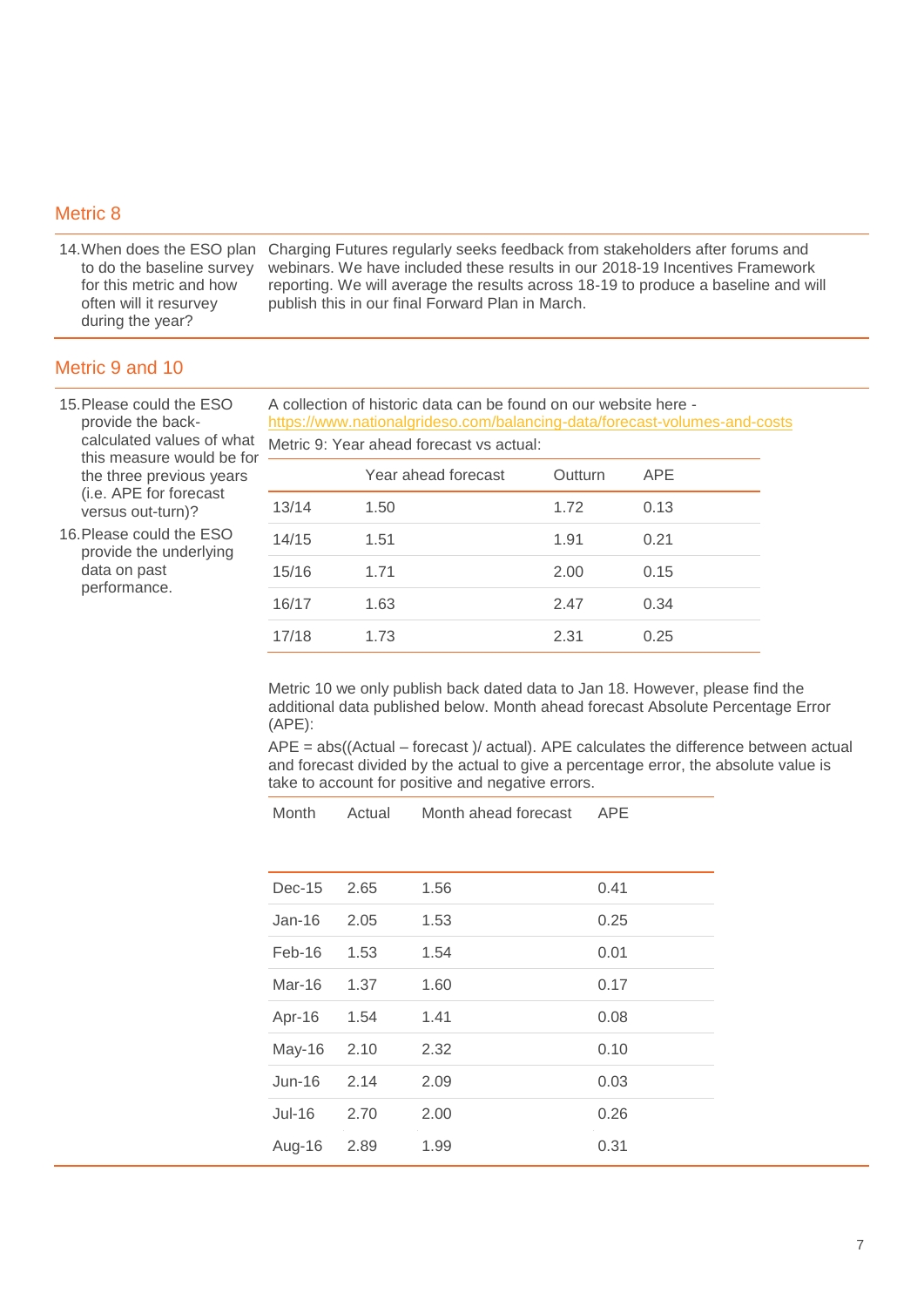| Sep-16        | 3.18 | 1.56 | 0.51 |
|---------------|------|------|------|
| Oct-16        | 2.36 | 1.54 | 0.35 |
| <b>Nov-16</b> | 3.61 | 1.97 | 0.45 |
| Dec-16        | 2.61 | 2.47 | 0.05 |
| Jan-17        | 2.14 | 2.13 | 0.00 |
| Feb-17        | 2.37 | 1.99 | 0.16 |
| Mar-17        | 1.96 | 1.26 | 0.36 |
| Apr-17        | 1.96 | 1.54 | 0.21 |
| May-17        | 2.28 | 1.55 | 0.32 |
| Jun-17        | 3.70 | 1.91 | 0.48 |
| Jul-17        | 2.64 | 2.60 | 0.02 |
| Aug-17        | 2.86 | 2.69 | 0.06 |
| Sep-17        | 2.32 | 3.17 | 0.37 |
| Oct-17        | 3.11 | 2.23 | 0.28 |
| <b>Nov-17</b> | 2.07 | 2.88 | 0.39 |
| Dec-17        | 2.20 | 2.07 | 0.06 |
| Jan-18        | 1.93 | 1.51 | 0.22 |
| Feb-18        | 1.51 | 1.59 | 0.05 |
| Mar-18        | 1.96 | 1.52 | 0.22 |
| Apr-18        | 1.89 | 1.86 | 0.02 |
| May-18        | 2.18 | 2.36 | 0.08 |
| <b>Jun-18</b> | 2.96 | 2.43 | 0.18 |
| <b>Jul-18</b> | 2.75 | 2.90 | 0.06 |
| Aug-18        | 2.56 | 2.96 | 0.16 |
| Sep-18        | 4.45 | 2.75 | 0.38 |
| Oct-18        | 4.25 | 2.49 | 0.42 |
| <b>Nov-18</b> | 2.86 | 2.33 | 0.19 |
| Dec-18        | 2.53 | 2.57 | 0.01 |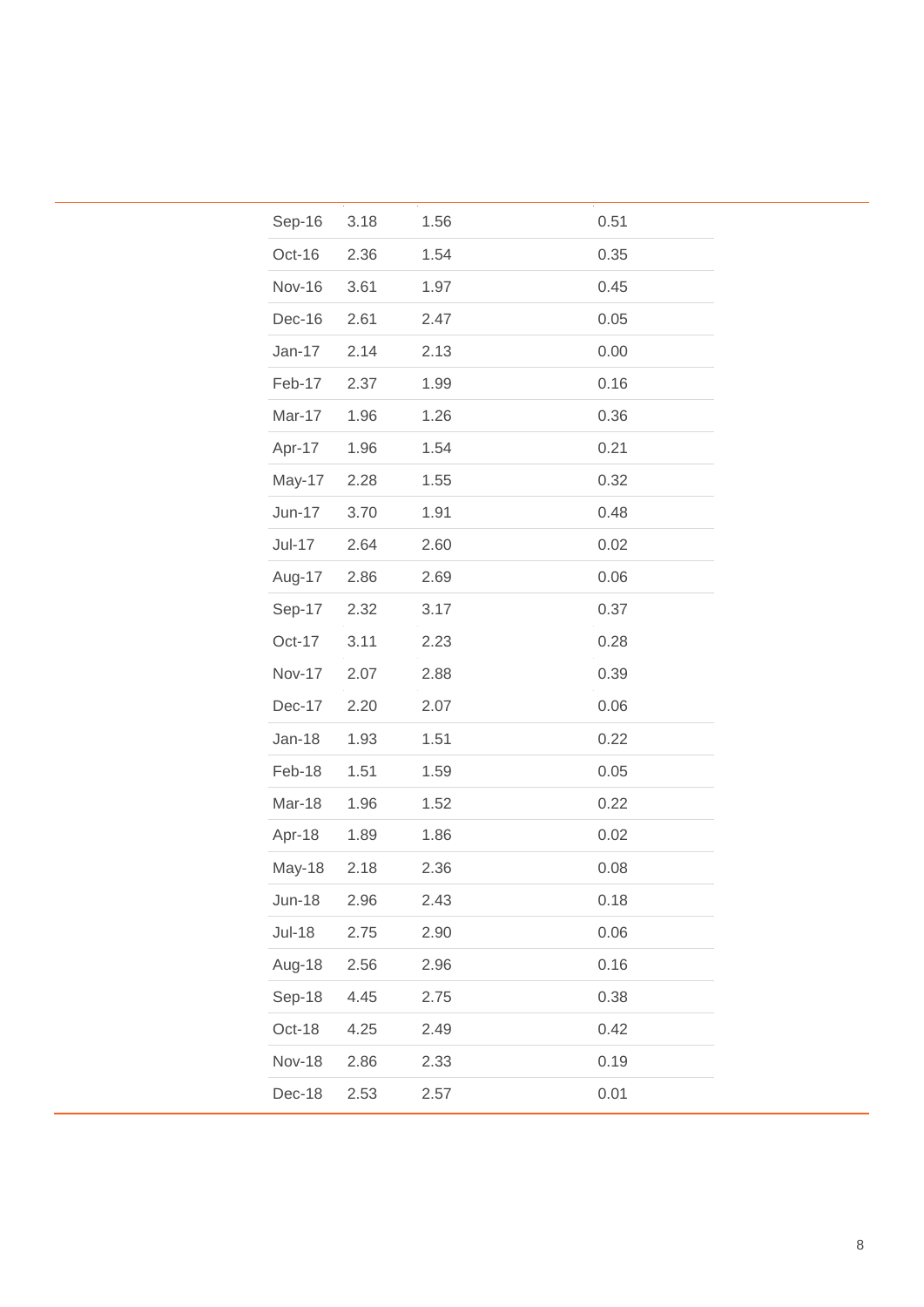# **Principle 5**

## Vision and deliverables

17.The coordination of planning and operation across system boundaries appear to focus on coordination with DNO's and seem to major on work through the open networks project. However, these areas do not appear to recognise the wider elements of the energy transition where consumer engagement will be a key driver through new digital platforms and devices. How will these increasingly important aspects be recognised in the coordination initiatives?

### Metric 11.

18.What are the targets proposed in terms of the increase from the baseline for the MW of DER contracted?

Our target is greater than 0MW. This metric is measuring the success of the regime we are implementing, and ultimately the environment that allows further embedded connections to flourish, through the Forward Plan 2018-2021

This will manifest through flexibility markets and therefore will inherently be part of the

whole system market facilitation role.

## **Principle 7**

### Vision and deliverables

19.The process for defining new network or nonnetwork solutions is proposed. However, the provision of these solutions will be open to third parties who will need to satisfy their investment criteria including certainty of such projects going ahead. Can clarification be given about how the

We feel that Ofgem may wish to respond to this question on this question regarding the regulatory framework of Competition in Onshore Transmission (CATO). With regards to how we take on the views of the investment community, we act in an open and transparent manner taking on-board the feedback of all stakeholders.